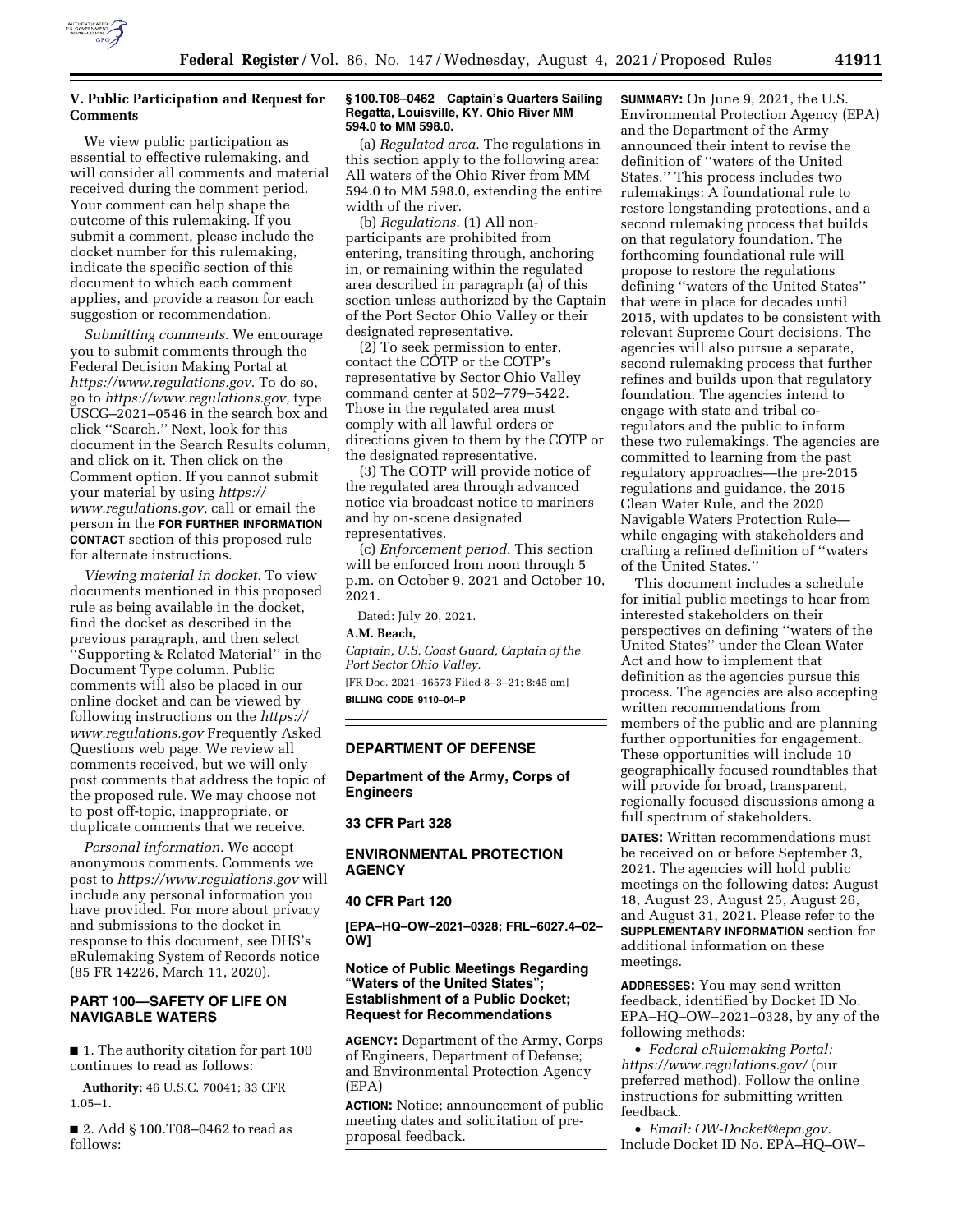2021–0328 in the subject line of the message.

*Instructions:* All submissions received must include Docket ID No. EPA–HQ– OW–2021–0328. Written feedback received may be posted without change to *[https://www.regulations.gov/,](https://www.regulations.gov/)*  including any personal information provided. Out of an abundance of caution for members of the public and our staff, the EPA Docket Center and Reading Room are closed to the public, with limited exceptions, to reduce the risk of transmitting COVID–19. Our Docket Center staff will continue to provide remote customer service via email, phone, and webform. We encourage the public to submit written feedback via *[https://](https://www.regulations.gov/)*

*[www.regulations.gov/](https://www.regulations.gov/)* or email, as there may be a delay in processing mail and faxes. Hand deliveries and couriers may be received by scheduled appointment only. For further information on EPA Docket Center services and the current status, please visit us online at *[https://](https://www.epa.gov/dockets) [www.epa.gov/dockets.](https://www.epa.gov/dockets)* 

**FOR FURTHER INFORMATION CONTACT:**  Damaris Christensen, Oceans, Wetlands and Communities Division, Office of Water (4504–T), Environmental Protection Agency, 1200 Pennsylvania Avenue NW, Washington, DC 20460; telephone number: (202) 564–2281; email address: *[WOTUS-outreach@](mailto:WOTUS-outreach@epa.gov) [epa.gov,](mailto:WOTUS-outreach@epa.gov)* and Stacey Jensen, Office of the Assistant Secretary of the Army for Civil Works, Department of the Army, 108 Army Pentagon, Washington, DC 20310–0104; telephone number: (703) 459–6026; email address: *[usarmy.pentagon.hqda-asa-cw.mbx.asa](mailto:usarmy.pentagon.hqda-asa-cw.mbx.asa-cw-reporting@mail.mil)[cw-reporting@mail.mil.](mailto:usarmy.pentagon.hqda-asa-cw.mbx.asa-cw-reporting@mail.mil)* 

#### **SUPPLEMENTARY INFORMATION:**

### **I. Background**

''Waters of the United States'' is a threshold term in the Clean Water Act that establishes the geographic scope of federal jurisdiction under the Act. Many Clean Water Act programs, including sections 303 (Water Quality Standards and Total Maximum Daily Loads), 311 (oil spill programs), 401 (water quality certifications), 402 (pollutant discharge permits), and 404 (dredged and fill material discharge permits), address ''navigable waters,'' defined in the statute as ''the waters of the United States, including the territorial seas.'' Since the 1970s, the U.S. Environmental Protection Agency (EPA) and the U.S. Department of the Army (''Army,'' collectively ''the agencies'') have defined ''waters of the United States'' by regulation. The Navigable Waters Protection Rule (NWPR), the agencies' most recent regulation revising the

definition of ''waters of the United States,'' was published in the **Federal Register** on April 21, 2020 (85 FR 22250). The NWPR defines categories of waters that are jurisdictional and categories that are not jurisdictional. Eighty-one parties have filed fifteen complaints challenging the NWPR in eleven different district courts.

# **II. Review of the NWPR**

On January 20, 2021, the President signed Executive Order 13990 directing federal agencies to review rules issued in the prior four years that are or might conflict with the policy stated in the order. The order provides that ''[i]t is, therefore, the policy of my Administration to listen to the science; to improve public health and protect our environment; to ensure access to clean air and water; to limit exposure to dangerous chemicals and pesticides; to hold polluters accountable, including those who disproportionately harm communities of color and low-income communities; to reduce greenhouse gas emissions; to bolster resilience to the impacts of climate change; to restore and expand our national treasures and monuments; and to prioritize both environmental justice and the creation of the well-paying union jobs necessary to deliver on these goals.'' 86 FR 7037, section 1 (published January 25, 2021, signed January 20, 2021). The order ''directs all executive departments and agencies (agencies) to immediately review and, as appropriate and consistent with applicable law, take action to address the promulgation of Federal regulations and other actions during the last four years that conflict with these important national objectives, and to immediately commence work to confront the climate crisis.'' *Id.* at 7037, section 2(a). ''For any such actions identified by the agencies, the heads of agencies shall, as appropriate and consistent with applicable law, consider suspending, revising, or rescinding the agency actions.'' *Id.* The order also specifically revoked Executive Order 13778 of February 28, 2017 (Restoring the Rule of Law, Federalism, and Economic Growth by Reviewing the ''Waters of the United States'' Rule), which had initiated development of the agencies' two-step process to repeal and replace the 2015 Clean Water Rule, culminating in promulgation of the NWPR.

In conformance with Executive Order 13990, the agencies reviewed the NWPR and have decided to initiate two new rulemakings. The agencies considered the following factors in making this decision, including but not limited to: The text of the Clean Water Act;

Congressional intent and the objective of the Clean Water Act; Supreme Court precedent; the current and future harms to the chemical, physical, and biological integrity of the nation's waters due to the NWPR; concerns raised by stakeholders about the NWPR, including implementation-related issues; the principles outlined in the Executive Order; and issues raised in ongoing litigation challenging the NWPR. EPA and the Army have substantial and legitimate concerns that the NWPR did not appropriately consider the effect of the revised definition of ''waters of the United States'' on the integrity of the nation's waters. Notwithstanding these concerns and ongoing litigation, the agencies will continue to implement the NWPR until it is no longer in effect, as a result of either a new final rule going into effect or by virtue of a court order.

#### **III. New Rulemakings**

The agencies are initiating two new rulemakings. First, the agencies intend to propose restoring the longstanding Clean Water Act regulations that were in place for decades prior to 2015, as amended to be consistent with relevant Supreme Court decisions.<sup>1</sup> The agencies then intend to propose a second rule that builds on that regulatory foundation. During the development of both rules, the agencies will listen to and engage with states, tribes, and interested stakeholders about their experiences implementing the NWPR, the 2015 Clean Water Rule, and the pre-2015 regulatory regime. The agencies' rulemaking process will be guided by the following considerations:

• Ensure the rule will further the principal objective of the Act as set forth by Congress, which is to ''restore the chemical, physical, and biological integrity of the Nation's waters.'' 33 U.S.C. 1251.

• Consider the latest peer-reviewed and relevant science.

<sup>1</sup> In *United States* v. *Riverside Bayview Homes,*  474 U.S. 121 (1985), in a unanimous opinion, the Supreme Court deferred to the Corps' judgment and upheld the inclusion of adjacent wetlands in the regulatory definition of ''waters of the United States.'' In *Solid Waste Agency of Northern Cook County* v. *U.S. Army Corps of Engineers,* 531 U.S. 159 (2001), the Court (in a 5–4 opinion) held that the use of ''isolated'' non-navigable intrastate ponds by migratory birds was not by itself a sufficient basis for the exercise of Federal regulatory authority under the CWA. In *Rapanos* v. *United States,* 547 U.S. 715 (2006), a four-Justice plurality interpreted ''waters of the United States'' as covering ''relatively permanent'' waters as well as wetlands with a ''continuous surface connection'' to such water bodies. Justice Kennedy's concurring opinion concluded that a water or wetland must possess a ''significant nexus'' to traditional navigable waters to be a ''water of the United States.''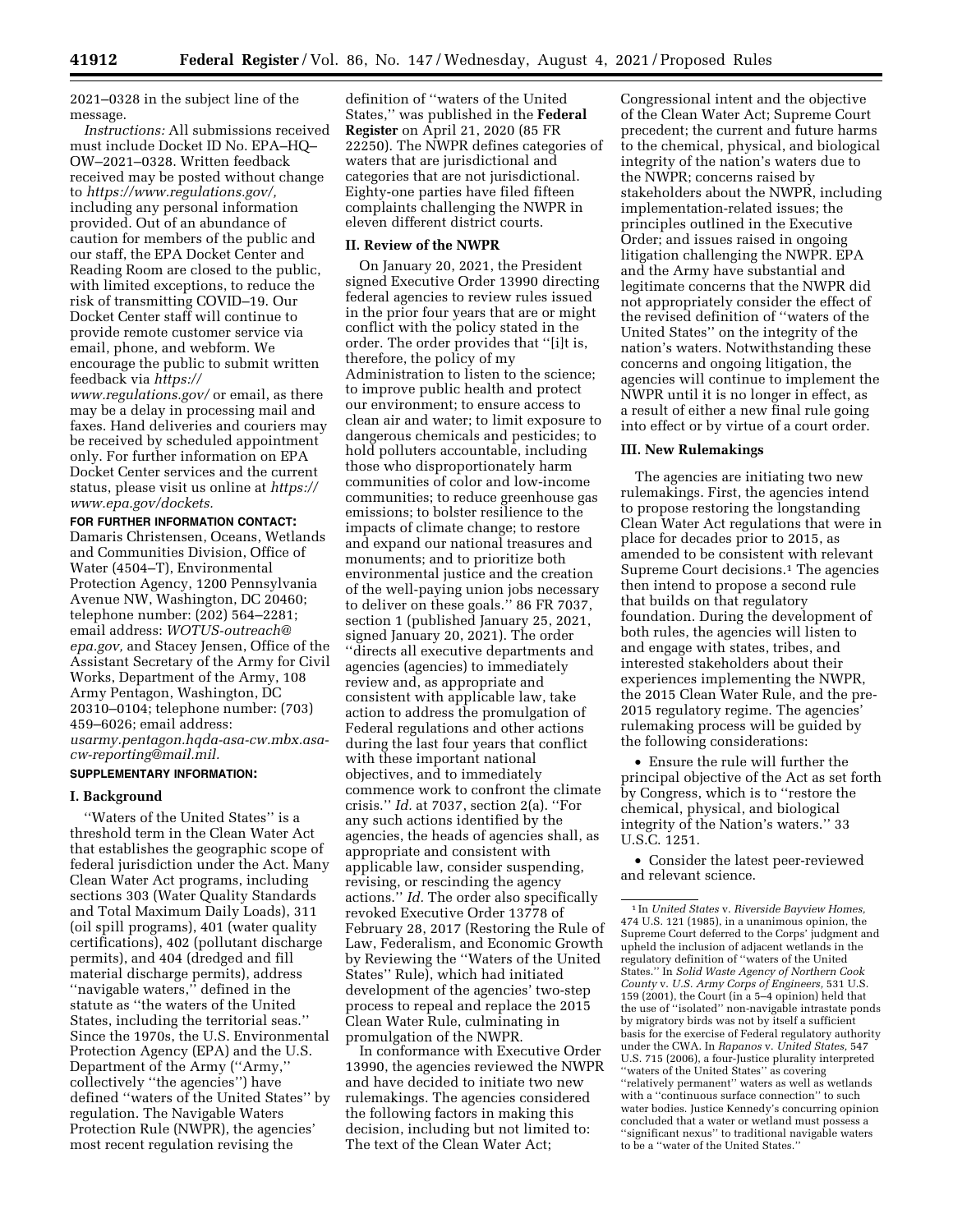• Prioritize practical implementation approaches for state and tribal coregulators.

• Reflect the experiences of, and input received from, landowners, the agricultural community, states, tribes, local governments, community organizations, environmental groups, and disadvantaged communities with environmental justice concerns.

#### **IV. Stakeholder Engagement**

To assist the agencies in the rulemaking process, the agencies welcome feedback that can be provided through the open public docket or through participation at one of several public meetings. This feedback will inform the rulemaking process; however, the agencies will not be responding to individual recommendations. Issues that the agencies are particularly interested in getting feedback on include:

• *Implementation.* The agencies seek input on co-regulator and stakeholder experiences with implementing the various regulatory regimes. In particular, the agencies would like feedback on significant nexus analyses under the pre-2015 regulatory regime and the 2015 Clean Water Rule, as well as the typical year analysis under the NWPR. Are there implementation successes and challenges in assessing specific types of sites? If there are challenges, what types of implementation assistance would be helpful? Are there ways in which these assessments could be more efficient? Are there tools that have been, or could be, developed to assist in determining jurisdiction?

• *Regional, State, and Tribal interests.* The agencies request feedback on how or whether states and tribes have taken any actions in response to changes in the jurisdictional scope of ''waters of the United States'' under the NWPR. In addition, the agencies request recommendations regarding whether there are certain waters that could be addressed by regionalized approaches. The agencies are committed to listening to specific tribal interests that should be considered in any revised definition. The agencies are also seeking input on the use and value of the jurisdictional category for interstate waters.

• *Science.* Consistent with Executive Order 13990, the agencies request identification of relevant science related to how streams, wetlands, lakes, and ponds restore and maintain the chemical, physical, and biological integrity of the nation's waters, including relevant literature that has been published since EPA's 2015 Report *Connectivity of Streams and Wetlands* 

*to Downstream Waters: A Review and Synthesis of the Scientific Evidence.* 

• *Environmental justice interests.*  Consistent with Executive Order 13990, the agencies request feedback on how to better engage to ensure input is received from communities with environmental justice interests. How does the jurisdictional status of waters affect communities that are overburdened with environmental pollution? How is the implementation of NWPR impacting low-income communities, and other disadvantaged communities? Can the jurisdictional status of waters be linked to environmental justice concerns, and, if so, what is the basis?

• *Climate implications.* Consistent with Executive Order 13990, the agencies request feedback on how climate change affects the chemical, physical, and biological integrity of the nation's waters. How should the agencies account for the effects of a changing climate in identifying jurisdictional waters? Are there particular types of waters that are especially important in protecting the nation's waters in the face of a changing climate, and, if so, what scientific evidence supports these conclusions?

• *The scope of jurisdictional tributaries.* Multiple rules, judicial decisions, and longstanding practice protected ephemeral, intermittent, and perennial streams that met applicable criteria for jurisdiction as tributaries that are ''waters of the United States.'' Ephemeral streams were then categorically excluded from jurisdiction in the NWPR, and some intermittent streams and even some perennial streams are no longer jurisdictional under the NWPR. The agencies seek feedback on whether certain characteristics, such as indicators of channelization; physical indicators such as indicators of ordinary high water mark; flow regime; flow duration; watershed size; landscape position; stream network density; or distance from a traditional navigable water, territorial sea, or interstate water should inform determinations about which tributaries could be considered jurisdictional as a class, and which decisions are best left to individual, case-specific significant nexus determinations similar to the agencies' practice from 2007 through 2015. The agencies are particularly interested in feedback regarding how to identify ephemeral streams that should be jurisdictional as tributaries, as they are the dominant stream type in the arid West and in many headwater regions. The agencies are interested in understanding the impacts of their

exclusion from the regulations under the Clean Water Act by the NWPR.

• *The scope of jurisdictional ditches.*  Historically, the agencies have recognized that ditches that reroute otherwise jurisdictional tributaries are themselves jurisdictional as tributaries. In addition, in practice, many other ditches have been considered generally *not* jurisdictional. The 2015 Clean Water Rule and later the NWPR, for the first time, excluded many ditches explicitly in rule language. The agencies solicit feedback on whether flow regime, physical features, excavation in aquatic resources versus uplands, type or use of the ditch (*e.g.,* irrigation and drainage), biological indicators like presence of fish, or other characteristics could provide clear and implementable distinctions between jurisdictional and non-jurisdictional ditches.

• *The scope of adjacency.* Each regulatory definition of ''waters of the United States'' has taken a different approach to determining adjacency for purposes of jurisdiction under the Act and to the jurisdiction of non-adjacent waters:

a. Wetlands that may have been considered adjacent under some but not all definitions of ''waters of the United States'' include wetlands behind artificial berms, which were considered adjacent under the pre-2015 regulatory regime and the 2015 Clean Water Rule regardless of the presence or absence of a hydrologic surface connection, but required a surface water connection under the NWPR. The pre-2015 regulatory regime and the 2015 Clean Water Rule also included ''neighboring'' wetlands within the definition of ''adjacent,'' while the NWPR generally did not.

b. Adjacent lakes and ponds that were not jurisdictional as tributaries were covered under the other waters category in the pre-2015 regulations if they met certain criteria. Adjacent lakes and ponds were included with adjacent wetlands in an adjacent waters category in the 2015 Clean Water Rule. Lakes and ponds with certain surface water connections are jurisdictional under the NWPR.

c. Another category of waters includes non-adjacent, intrastate, non-navigable waters, such as certain prairie potholes, playa lakes, Carolina Bays, and more, that are not proximate (reasonably close) to jurisdictional waters or lack natural tributary connections or ditching to connect them to a tributary network. These waters are typically nonjurisdictional under the NWPR and, as a matter of practice, following Supreme Court decisions the agencies did not assert jurisdiction over them under the